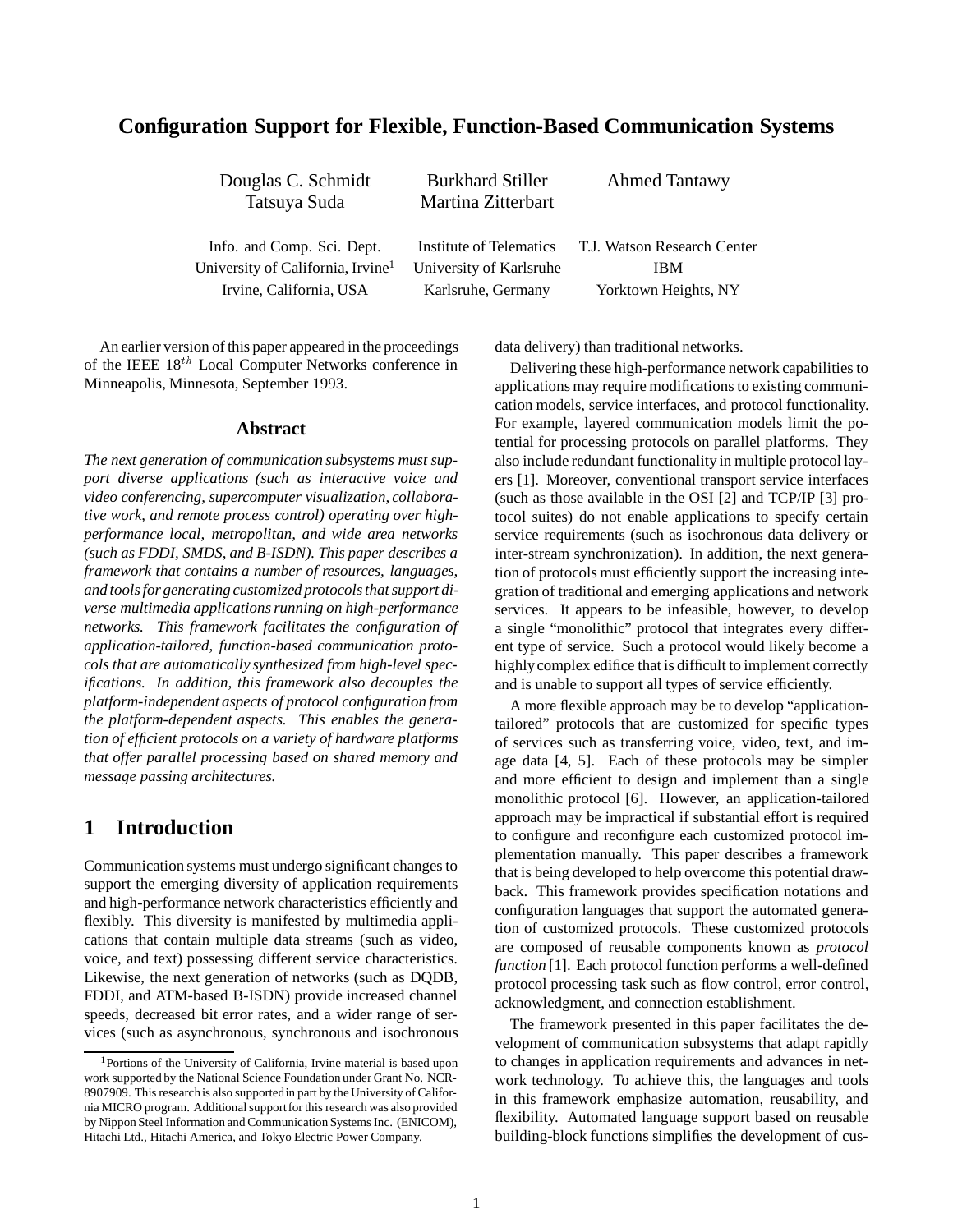

Figure 1: The Function-based Communication Model

tomized protocols. In contrast to manual programming techniques that use conventional low-level languages and operating system (OS) services directly, automation enables applications and developers to utilize the increased flexibility offered by an application-tailored protocol approach. Moreover, the framework presented here decouples the hardware and OS platform-independent aspects of protocol generation from the platform-dependent aspects. This decoupling helps facilitate the generation and execution of efficient protocols on a variety of hardware platforms (such as transputers and symmetric multi-processors) that offer several types of parallel processing architectures (such as message passing and shared memory).

A model describing a flexible function-based communication subsystem (F-CSS) is presented in [1]. A similar approach (ADAPTIVE) involving transport system support for multimedia applications is presented in [7]. Other related work addresses issues such as architectures that support function-based protocol decomposition [5, 8] and graph- and shape-based protocol configuration techniques [6, 9]. However, the related work does not address in detail the automated support necessary to generate application-tailored, functionbased protocols that run on parallel platforms.

This paper is organized as follows. Section 2 outlines and motivates the function-based communication model and the framework that supports this model. Section 3 presents several languages that facilitate the description and configuration of conventional and customized protocols. Section 4 describes a higher-level notation for specifying application services via qualitative and quantitative requirements. Section 5 outlines the tasks performed by tools that support and automate the protocol generation process. Section 6 presents concluding remarks.

# **2 A Function-based Communication Subsystem**

A communication model (such as the OSI reference model) describes a set of abstract entities and the relationships be-



Figure 2: Protocol Functions and Protocol Mechanisms

tween these entities. This section outlines and defines the primary entities in a *function-based* communication model [1]. It also describes the major components in a framework that is being developed to implement the function-based communication model on several hardware and operating system platforms. The components in this framework include various resources (such as C++ component libraries and information bases), specification notations and configuration languages, and supporting tools. Although the framework described in this paper is oriented towards the function-based communication model, it is designed to support other types of traditional communication models as well [10].

## **2.1 The Function-based Model and Communication Architecture**

Traditional communication models (such as the Internet and ISO OSI reference models) are characterized by hierarchical protocol *layers*. However, the efficiency, functionality, and flexibility of these layered communication models may be inadequate to support the increasing diversity of application requirements [11, 12]. These inadequacies are addressed by the function-based communication subsystem (F-CSS) described in [1]. F-CSS is based upon a function-based communication model characterized by a "de-layered" communication architecture. In this model, conventional coarse-grain hierarchical protocol layers are replaced by a communication subsystem that is decomposed into finer-grain *protocol functions* (illustrated in Figure 1).

Typical examples of protocol functions include flow control, error control, acknowledgment, and connection establishment. Each protocol function may be implemented via alternative *protocol mechanisms* (as shown in Figure 2). For instance, the flow control function may be implemented by either window-based and/or rate-based mechanisms. In essence, these mechanisms comprise the *instructions* of the virtual machine that constitutes the function-based communication model. Functions and mechanisms may be treated as "black-boxes" and accessed solely via their interfaces. Moreover, each mechanism may be instantiated using different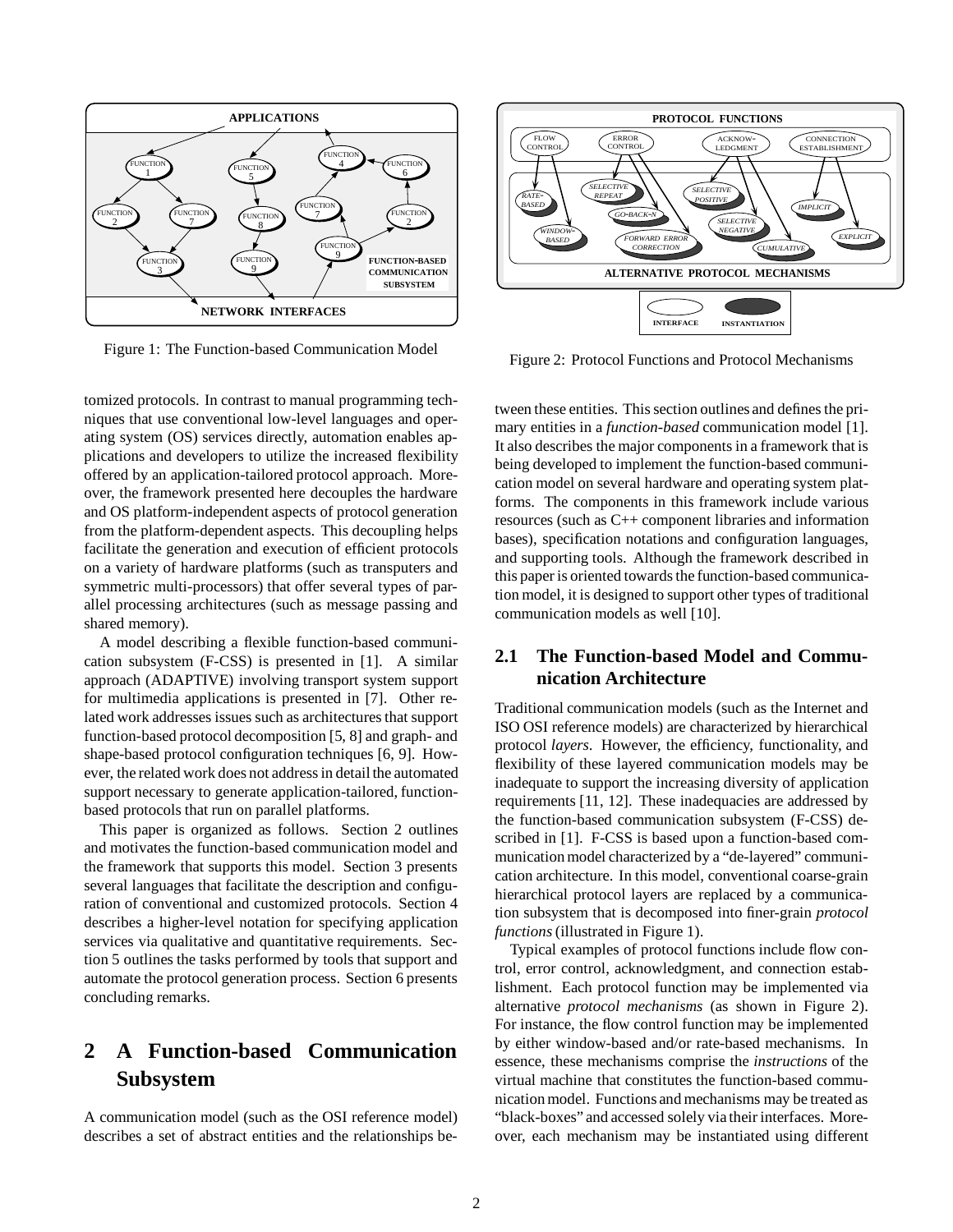implementation techniques (such as memory management schemes that minimize data copying, hardware support for protocol functions such as checksumming and demultiplexing, and parallel processing of protocol functions) available on various target platforms.

The primary motivations for utilizing a function-based approach are to enhance service flexibility and to improve performance in order to better satisfy application requirements. For example, applications may precisely specify their quantitative and qualitative requirements via a flexible service interface described in [1]. This interface enables the communication subsystem to select or generate customized protocols that use protocol functions as their basic buildingblocks. These protocols are specially-tailored to contain the minimal set of functions required to perform a particular service. In addition, functions form a convenient level of abstraction that is amenable to parallel execution on various multi-processor platforms. Performance measurements indicate that this function-based communication model is a promising approach for developing high-performance transport systems [13].

Protocol functions also serve as building-blocks for various architectural components that support the function-based communication model. For example, a particular set of functions may be combined to form a *protocol machine*. Each protocol machine may be specifically-tailored to support an application *data stream*. A data stream represents a unidirectional flow of application data between one or more communicating entities. To support complex multimedia applications (such as teleconferencing), multiple data streams may be consolidated to form a *session*. A *session manager* coordinates the protocol machines of related data streams within each session. It generates and interprets session control information and performs various management tasks such as adding, modifying, or deleting data streams dynamically. Each data stream in a session is implemented by a protocol machine that is customized for a specific set of application requirements during a particular time period.

Figure 3 depicts the relationships between these various entities. In this figure, Application A maintains two sessions. Session 1 contains two outgoing data streams and one incoming data stream and Session 2 contains a single outgoing data stream. Each data stream is implemented by a different protocol machine, which is coordinated by a session manager in each session. The network interface is responsible for demultiplexing incoming application data onto a particular protocol machine that is associated with a unique combination of session and data stream. This de-layered approach enables the selected protocol machine to process incoming data without requiring additional demultiplexing operations, thereby reducing jitter [14] and increasing the potential for parallelism by minimizing synchronization overhead.

### **2.2 Configuration and Synthesis of Protocol Machines**

The framework described in this paper provides language support for the automatic generation of function-based, application-tailored protocol machines. The languages in this framework access and manipulate information stored in a *protocol resource pool*. Among other things, this resource pool contains *descriptors* that characterize key syntactic and semantic attributes of alternative mechanisms that implement various protocol functions.

Applications and developers may compose protocol machines by indirectly or directly selecting particular functions and mechanisms from the resource pool. Protocol machines may be configured via several high-level and/or low-level notations and languages that are presented in Sections 3 and 4. These language descriptions are processed by tools (described in Section 5) that automatically generate customized protocol machines containing a particular set of protocol mechanisms.

The protocol generation and execution process may be characterized by several transformation phases (illustrated in Figure 4).<sup>2</sup> In the first phase, *configuration tools* generate *protocol machine configurations* based upon requests submitted via the service interface of the communication subsystem. A protocol machine configuration is an intermediate representation that indicates the particular mechanisms to apply in a particular sequence on incoming or outgoing application data in a stream. The configurations generated in the first transformation phase are designed to be independent of the underlying hardware and operating system platform. Therefore, they are not directly executable.

In the second phase, *synthesis tools*transform the configurations into *protocol machine instantiations*. An instantiation is an executable protocol machine that consists of resources (such as object code and related data) that may be optimized to run efficiently on a particular target execution platform (such as transputers [13] or shared memory multi-processors [7]). Instantiations are implemented via mechanisms selected from the protocol resource pool during the first transformation phase. Depending on the hardware platform, protocol mechanisms may be grouped into clusters and mapped onto one or more processing elements using the tools discussed in Section 5.

Configuration and synthesis tools generate protocol machines either *dynamically* (as an application is running) or *statically* (during an "off-line" protocol machine generation stage). Dynamic generation enables applications and/or the participating peer communication subsystems to modify certain protocol machine characteristics at run-time by using operating system facilities such as dynamic linking and object-oriented programming features such as dynamic binding. This enables applications to adaptively update protocol mechanisms and/or internal parameter values in a pre-defined

<sup>2</sup>These transformation phases are distinguished in this paper to clarify the presentation of the general architecture; a particular implementation may consolidate the phases to enhance performance.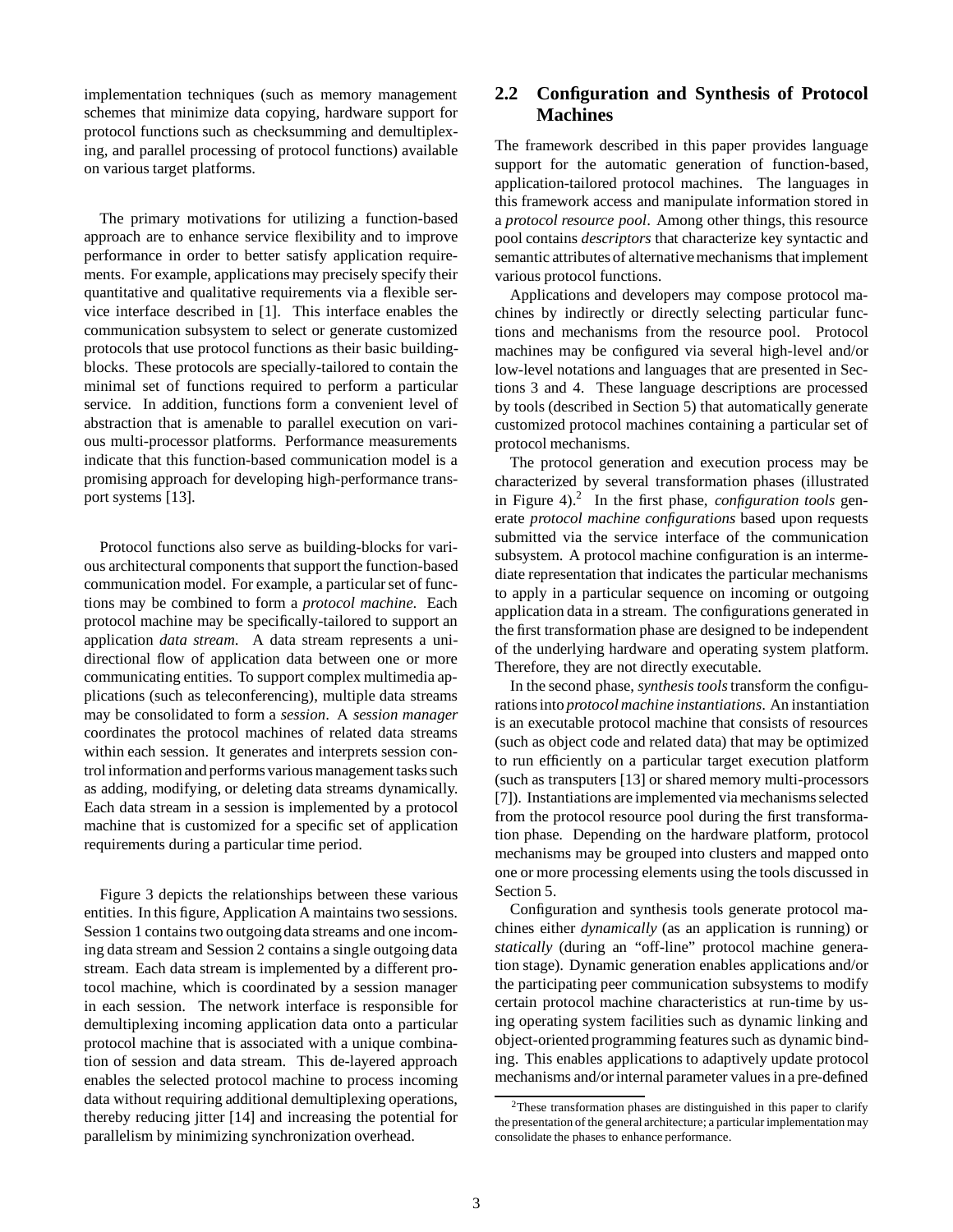

Figure 3: Relationship between Entities in the Function-based Communication Model

protocol machine instantiation. For example, an application may specify the maximum size of its data units when selecting a pre-defined instantiation. If a path discovery mechanism [15] determines that the maximum transmission unit of the underlying network supports this size without requiring fragmentation, the segmentation function may be removed from the instantiation at connection establishment time, before any processing of application data units occurs.

Static generation enables developers to "pre-define" protocol machines that implement various *application service classes*. These classes efficiently support different types of communication service such as unreliable real-time service (*e.g.,* isochronous traffic such as voice conversation and full-motion video), reliable real-time service (*e.g.,* robotics and process control), unreliable non-real-time service (*e.g.,* electronic mail) and reliable non-real-time service (*e.g.,* file transfer and remote login). Each protocol machine that implements one of these classes is configured to use the minimal set of protocol functionality required to perform that particular service.

The function-based framework leverages off the flexibility offered by the ability to invoke the configuration and synthesis tools dynamically and/or statically. For example, in addition to storing protocol function and mechanism building-blocks, the protocol resource pool also stores persistent pre-defined protocol machine configurations (which are not directly executable) and protocol machine instantiations (which are directly executable). Storing configurations is useful for developing a family of protocol machines that are designed to execute on a heterogeneous collection of target platforms. Rather than replicating the entire sequence of tasks required to produce a protocol machine configuration, the necessary configuration tasks are performed only once. The resulting configuration is a platform-independent intermediate representation that describes both the sequence and type of protocol mechanisms comprising the protocol

machine. Subsequently, one or more target platform-specific instantiations may be generated by invoking synthesis tools to "fill-in" and interconnect the necessary platform-dependent mechanisms.

Pre-defined protocol machine instantiations may also be stored in the protocol resource pool. Storing instantiations in the resource pool reduces application start-up overhead at run-time since the time-consuming configuration and synthesis phases are avoided. Applications may directly or indirectly select one or more of these persistent instantiations when specifying their requirements via the service interface. The target platform is responsible for mapping the cluster components of a pre-defined instantiation onto the run-time system and executing them using one or more processing elements.

# **3 Languages for Configuring and Describing Protocol Machines**

A protocol machine configuration contains a set of *descriptors* stored in the protocol resource pool, their predecessor and successor relations, and any synchronization information necessary to coordinate collaborating protocol functions. Each protocol resource descriptor indicates certain attributes of the function such as its name, the specific mechanism(s) that implement the function, the input and output parameters of each mechanism, and any dependencies the mechanism(s) may have on system resources (such as the amount of available memory).

The mechanisms in the protocol resource pool form an *instruction set* that may be "programmed" via several notations and languages that exist at different levels of abstraction. The highest level notation specifies application requirements via the service interface of the communication subsystem. The next level provides flowgraph-based and text-based lan-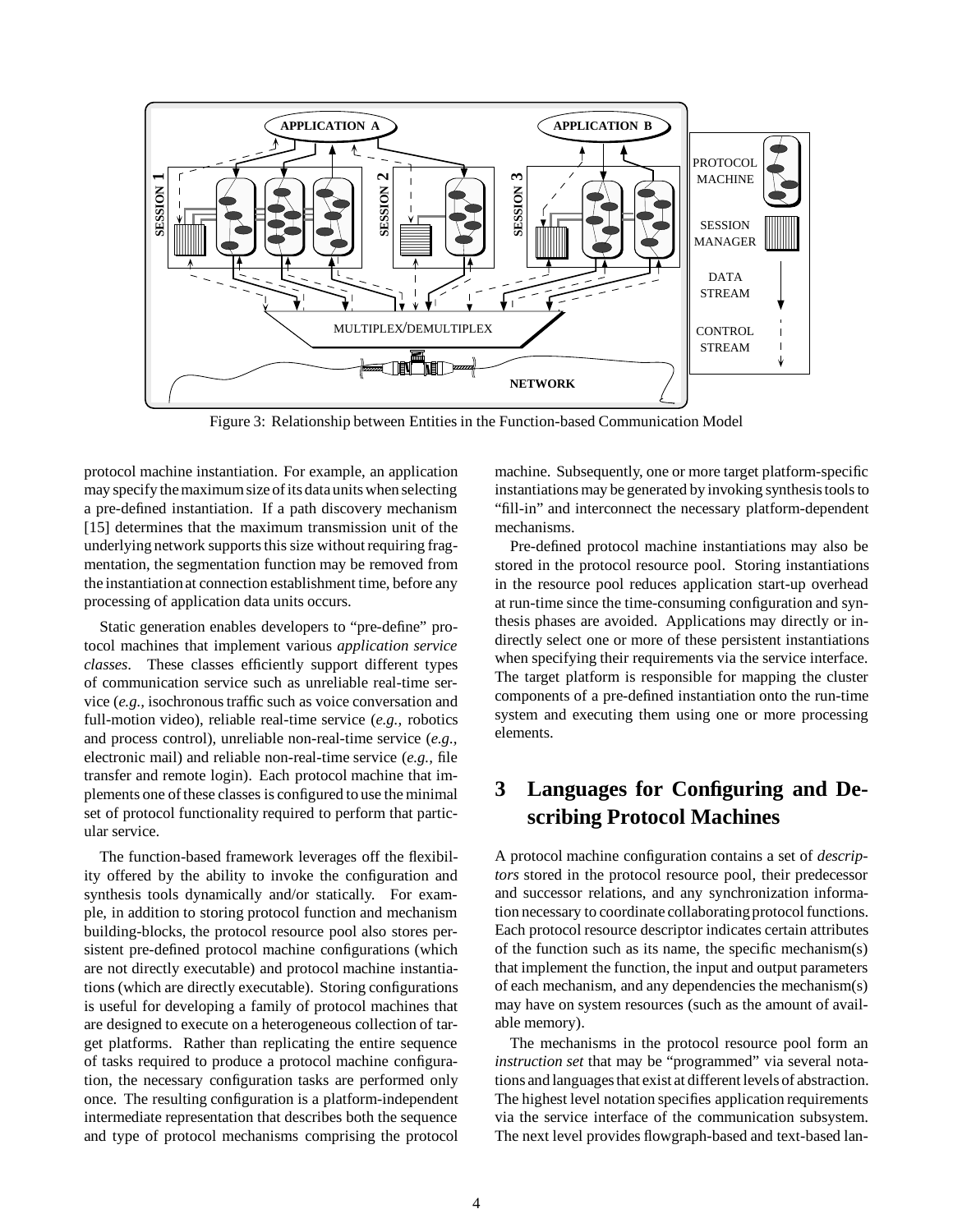

Figure 4: Resources, Languages, and Tools in the Function-based Framework

guages used to configure protocol machines that are generated from functions and mechanisms residing in the protocol resource pool. This pool is populated using a *protocol resource descriptor language* that characterizes the essential syntactic and semantic aspects of each protocol function. At the lowest level, protocol mechanisms are implemented on a particular target platform using conventional programming languages (such as C and  $C_{++}$ ). Figure 5 illustrates the levels of abstraction between the various languages in the framework.

The framework provides a range of languages that enable applications and developers to generate protocols using the appropriate level of abstraction, rather than requiring them to program directly in low-level conventional languages such as C or C++. Typically, applications use the service specification notation to indicate their qualitative and quantitative service requirements. This high-level notation reduces the amount of details that applications must consider and specify at run-time. If a pre-defined instantiation exists that meets these requirements, it is directly selected. Otherwise, configuration and synthesis tools are invoked dynamically to generate a suitable protocol machine. Protocol developers, on the other hand, may prefer to describe protocol functionality using the lower-level configuration languages. These languages provide developers with fine-grained control over the selection of particular protocol functions and/or mechanisms. Customized protocol machines generated by developers may be stored persistently as pre-defined instantiations in the protocol resource pool. Applications may subsequently invoke these instantiations at run-time to fulfill their service requirements.

Section 3.1 illustrates the main features of the flowgraphbased protocol machine configuration language that specifies the segment reception portion of the TCP protocol. Section 3.2 discusses the language used to populate the protocol resource pool with protocol resource descriptors.

#### **3.1 Protocol Machine Flowgraphs**

The framework described in this paper provides both a flowgraph-based and a text-based language for describing protocol machine configurations. The flowgraph-based representation uses different types of nodes to visually express properties, attributes, and predecessor/successor relationships between functions that constitute a protocol machine configuration. Constructs in the flowgraph-based representation translate essentially "one-to-one" onto the text-based language. Protocol developers may prefer the flowgraphbased format since various graphical-editing tools simplify the configuration process by handling bookkeeping details (such as keeping track of the interconnections among predecessors and successors). Conversely, configuration tools [16] may use the text-based format directly since it is more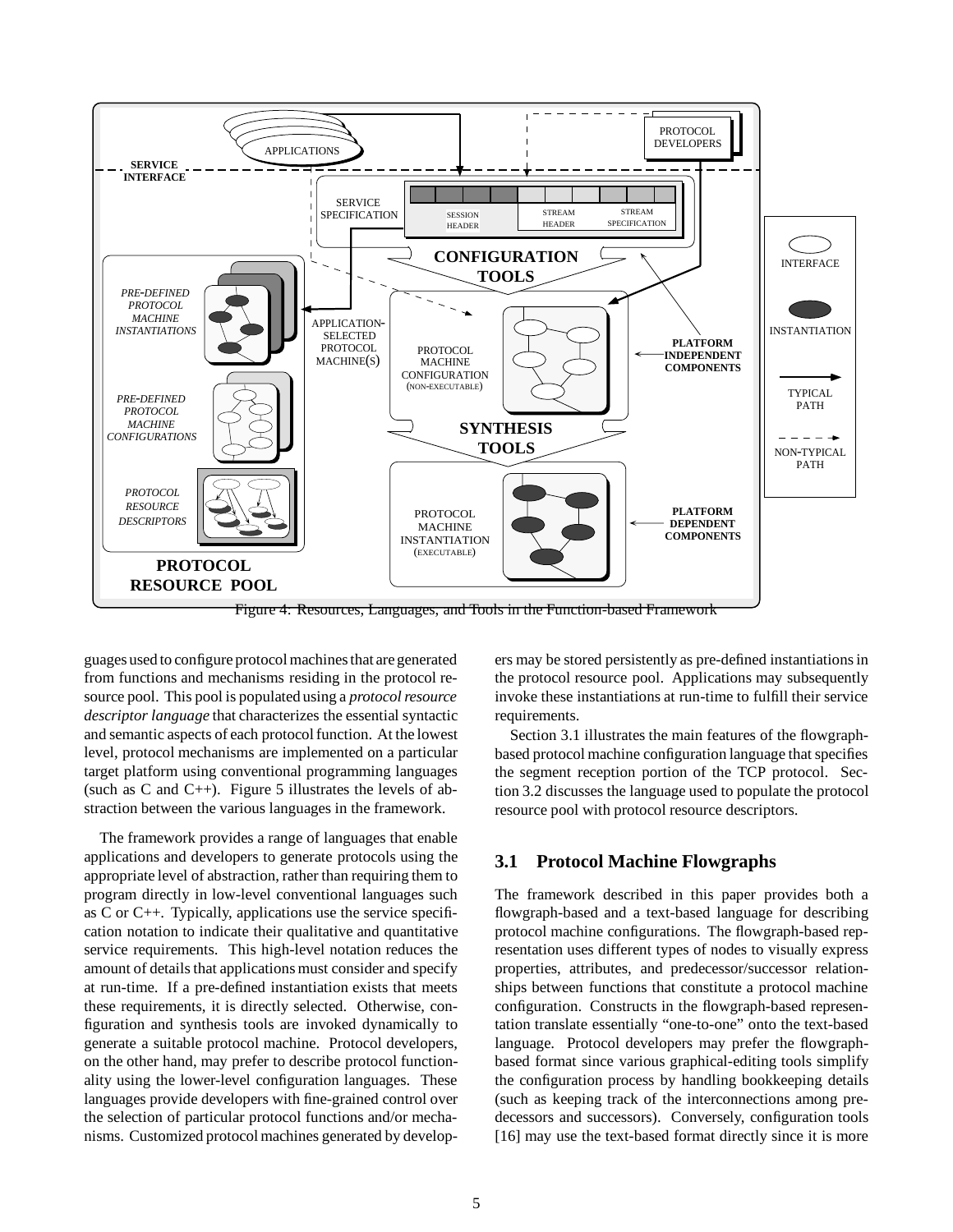

Figure 5: Levels of Abstraction for Notations and Languages



Figure 6: A Flowgraph for the TCP Receiver Protocol Machine

efficient to manipulate programmatically via automated processing tools.

The flowgraph-based configuration depicted in Figure 6 formalizes the notation used to depict function-based decompositions of TCP and IP in related publications [17, 18]. These decompositions illustrate the potential parallelism in the TCP and IP protocols. TCP is used as the example in this paper since it is a standard protocol with well-known behavior. Moreover, by configuring TCP function relationships via flowgraph constructs, the main features of the language are demonstrated. However, the flowgraph language is not limited to configuring only existing protocols. In fact, it is primarily intended to configure application-tailored protocol machines.

As with other types of flowgraphs, the constructs in a protocol machine flowgraph are *nodes* and *edges*. Each node in Figure 6 represents a single protocol function such as resequencing, checksum calculation, congestion control, option handling, and connection establishment and termination (Section 3.1.1 describes the different types of nodes in detail). The edges characterize the flow of control between the functions. The following discussion uses the flowgraphbased language to illustrate a protocol machine configuration for a portion of the TCP protocol that handles the reception of segments passed up the protocol stack from IP.

The TCP protocol machine for receiving segments is illustrated as three shaded components in Figure 6 that handle *data reception*, *connection control reception*, and various *connection dynamics* involving timer-related processing [18]. The description here focuses primarily on the data reception component (which consists of the nodes in the darkly shaded portion of the Figure). This component processes correctly received TCP segments containing regular and urgent application data segments.

To expedite protocol processing, the flowgraph is designed to exploit potential parallelism among the TCP checksum calculation function and the header decomposition functions that access the segment associated with a connection. For example, functions such as SEQUENCE CHECK, WINDOW CHECK, and ACK CHECK may concurrently determine whether the sequence and acknowledgement numbers are within their respective window ranges. Likewise, other header decomposition functions such as FLAG TEST may also inspect the incoming segment concurrently to determine whether any exception flags (such as FIN, SYN, RST, or URG) are enabled. As shown in Figure 6, these functions subsequently rendezvous at the VALIDATE HEADER node, which decides where control is transferred next. The decision depends on both the state of the connection and the flags in the segment. Assuming that no errors occur, the connection dynamics and OPTION HANDLING functions may be invoked simultaneously to update round-trip time estimates and process any options in the TCP segment header. Likewise, the appropriate reception function (either regular data, urgent data, or connection control reception) specified by the segment flags is also invoked. Urgent data may be made available to the application immediately, whereas regular data segments must first be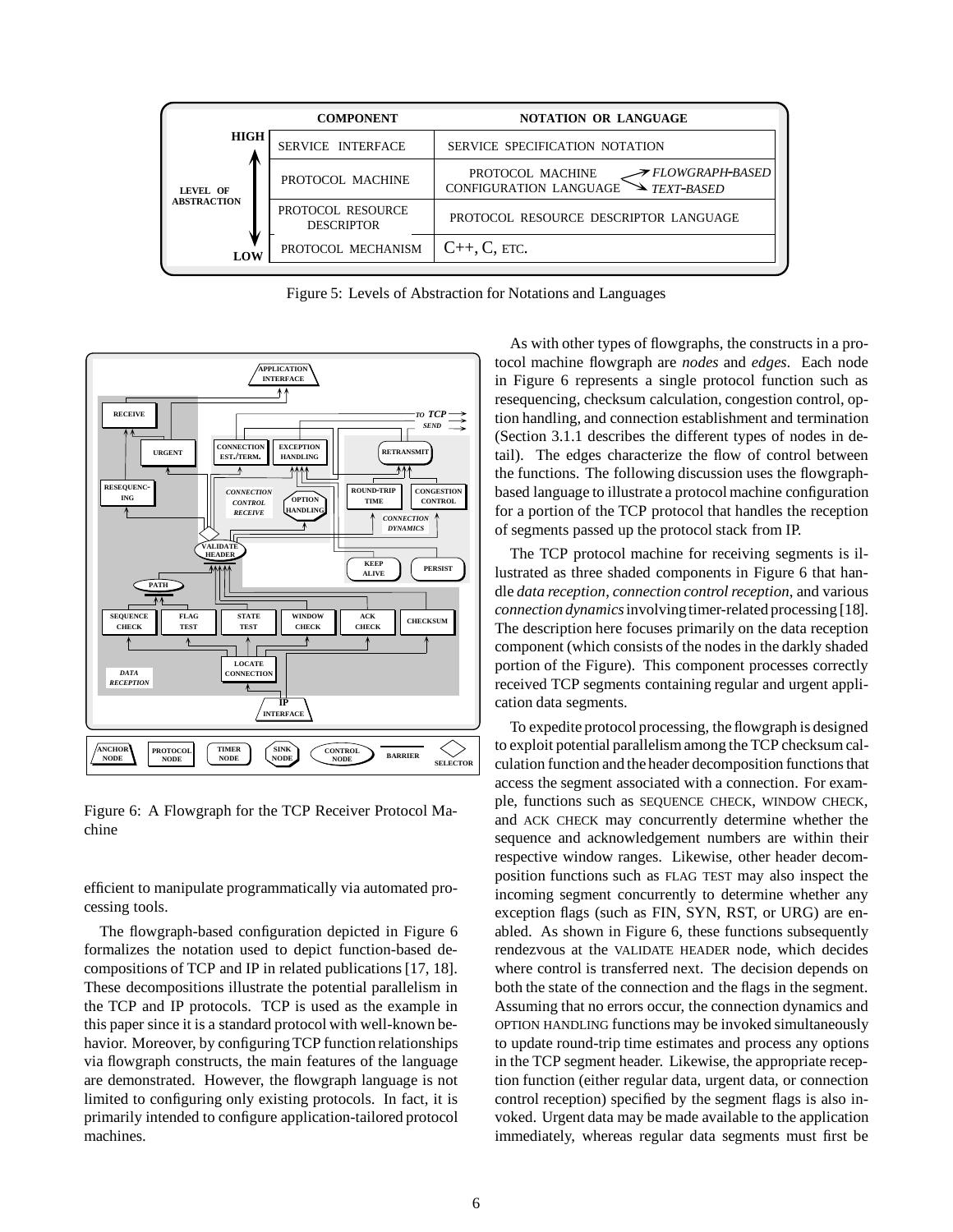processed by the RESEQUENCING function. In either event, the RECEIVE function must update the connection's flow control window before passing the data up to the application interface.

#### **3.1.1 Graphical Notation**

The edges and nodes in the protocol machine flowgraph language express key properties and attributes of protocol mechanisms. These properties and attributes form a type system that provides valuable information to configuration and synthesis tools. For instance, edges depict potential mechanism interactions and indicate whether a protocol function may transfer control to only one or to many successors simultaneously. For example, the edges emanating from the LOCATE CONNECTION node in Figure 6 indicate that the header decomposition functions may be invoked concurrently once the appropriate connection identifier is located.

Node types indicate whether a function is invoked directly (via the regular sequence of processing steps) or indirectly (via timer control). During the configuration phase, this type information simplifies the syntactic and semantic analysis required to correctly and automatically configure the necessary functions and mechanisms. For instance, data dependencies between the input and output parameters of a mechanism are used to constrain the potential predecessor and successor relations of a particular protocol node. The relations between functions in the example presented here are fixed in advance by the TCP protocol specification. In contrast, the ordering relations between nodes in application-tailored protocol machines are often more flexible [16].

During the synthesis phase, type information characterizing data dependencies may be analyzed further to determine opportunitiesfor parallel execution of certain protocol mechanisms. In addition, when mapping a protocol machine onto a particular target platform, type information helps guide the selection of efficient platform-dependent techniques for interconnecting protocol mechanisms together at run-time on one or more processing elements.

Several types of nodes are distinguished according to the general class of functions they perform. The function inside a node is treated as a "black-box," *i.e.,* it is represented only via its interface rather than its instantiation. The following paragraphs describe the various types and subtypes of nodes that may appear in a protocol machine flowgraph:

 **Anchor Nodes:** *Anchor nodes* represent functions that occur at the entry and exit points into and out of a protocol machine. Anchor nodes are generally located at the service access points within and around the communication subsystem. In the de-layered function-based communication model, anchor nodes typically interact only with entities at the boundaries of the communication subsystem. For example, they may transfer service data units to and from network interfaces and user applications. In the TCP example, they occur at service access points between IP and TCP, as well as between TCP and the application interface. Depending on various

factors (such as the network/host interface, the protectiondomain scheme, and the degree of multi-programming and multiplexing supported by the end-system), anchor nodes may perform functions that copy service data units from the network and place them into subsystem memory buffers, initiate cross-domain mode-switches, utilize various synchronization primitives to protect shared system resources, and demultiplex PDUs onto the appropriate protocol machine.

 **Protocol nodes:** *Protocol nodes* represent protocol functions (such as segmentation/reassembly, lifetime control, checksum calculation, retransmission, routing, and flow control) that access and/or modify *information units*<sup>3</sup> that flow through a protocol machine. Protocol nodes may be further classified into several subtypes:

- *Timer Nodes* Timer nodes represent certain timerdriven protocol functions that are invoked "asynchronously" with respect to the regular flow of control in a protocol machine. For example, timers are used to invoke the TCP retransmission function (as well as the acknowledgement function in certain protocols [19]). A protocol machine flowgraph may not explicitly indicate a direct transfer of control to timer nodes (*i.e.,* there may be no incoming edges into the node). Therefore, the use of a distinct node subtype provides information necessary to properly analyze the flowgraph and transform the protocol machine configuration into a correct implementation.
- *Sink Nodes* Sink nodes represent protocol functions that do not propagate information units outside a protocol machine. For example, functions such as TCP option handling (or error handling functions for unreliable protocols such as UDP) simply update certain internal context information in the protocol machine and return. Sink nodes are characterized graphically by the absence of any outgoing edges.

These subtypes are used internally by configuration and synthesis tools to facilitate syntactic and semantic analysis.

In general, the commonalities between these different subtypes may be expressed via object-oriented techniques such as inheritance (which facilitates software reuse) [9] and dynamic binding (which decouples mechanism interfaces from mechanism algorithms and defers certain implementation decisions until run-time). These techniques facilitate a modular, extensible, and efficient object-oriented software architecture for the configuration and synthesis tools, as well as for the run-time environment [10].

 **Control Nodes:** *Control nodes* represent functions that coordinate and synchronize protocol and anchor nodes in the protocol machine. *Rendezvous nodes* [18] are a subtype of control nodes that represent special *pseudo*-functions that

<sup>&</sup>lt;sup>3</sup>Information units consist of application data and protocol control packets, along with units that report the status of local and remote sessions and deliver stream management requests to a session manager [1].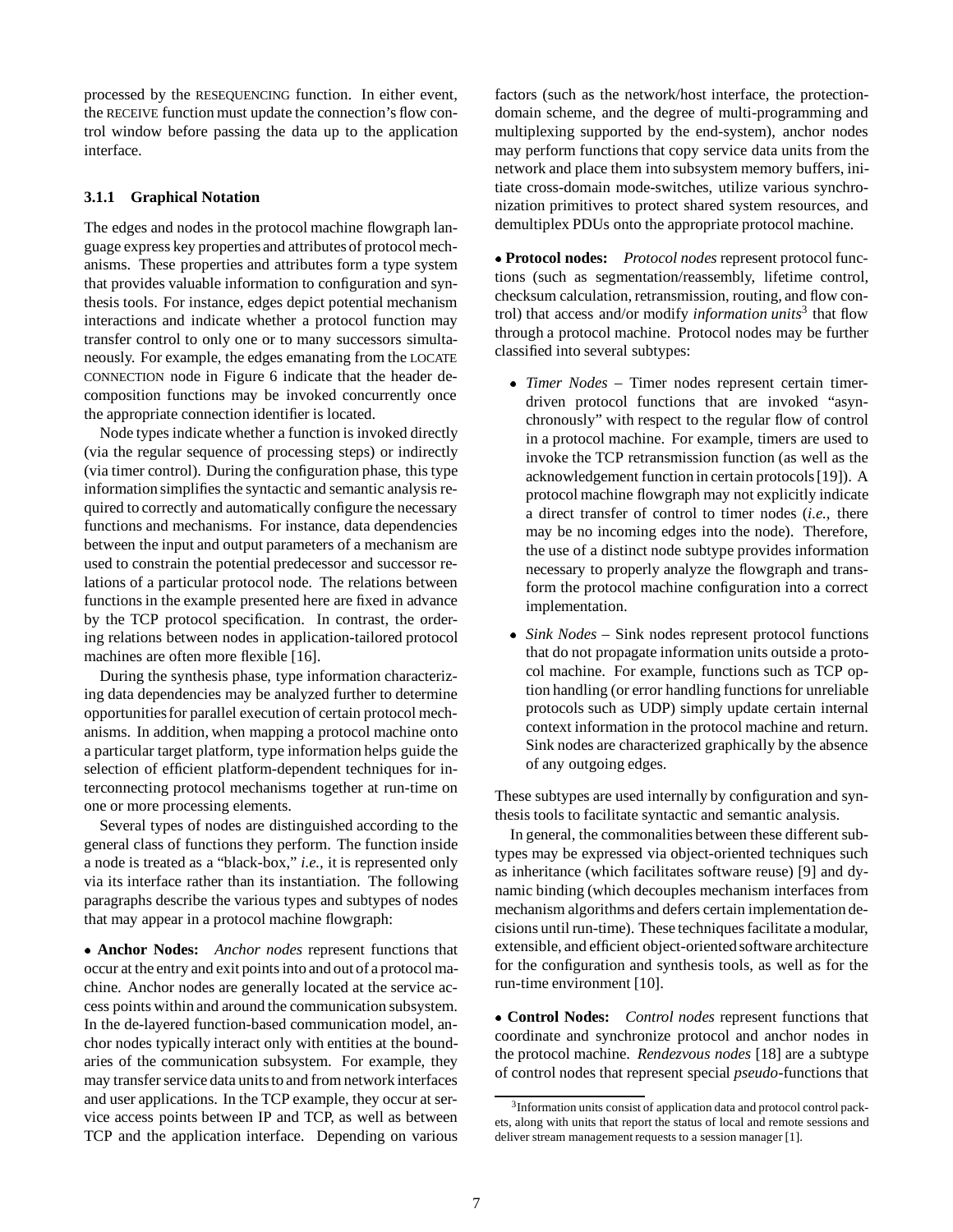synchronize concurrent processing in the flowgraph. Typically, rendezvous nodes do not perform actual protocol functions. Instead, they validate or evaluate the results of concurrently executed predecessor nodes in order to determine the next action(s) to perform.

In addition to different types and subtypes, protocol machine configuration flowgraphs may also contain several auxiliary symbols. These symbols characterize the input and output semantics associated with the transfer of control between predecessors and successors of one or more nodes. For example, a **barrier** dictates that all incoming control from predecessor nodes must synchronize before any further processing occurs. The rendezvous node labeled VALIDATE HEADER in Figure 6 illustrates the use of a barrier that synchronizes the header decomposition and checksum functions. If a barrier is not present, control may be transferred into a node from multiple predecessor mechanisms without requiring synchronization. The EXCEPTION HANDLING node in the TCP example illustrates this case. Likewise, a node with more than one outgoing edge may represent a decision point in the control flow of a protocol machine. If a **selector** is not present, then all the successor nodes may be invoked simultaneously. Otherwise, control may be transferred to only one of the multiple successors. For instance, the VALIDATE HEADER node contains a selector that chooses between the RESEQUENCING, URGENT, and CONNECTION ESTABLISHMENT AND TERMINATION functions.

The flowgraph *statically* depicts all successors that a node may *potentially* transfer control to at run-time. During runtime, the protocol function at a node will *dynamically* select the particular successor nodes(s) that will perform subsequent processing. The edge(s) selected at run-time depend on factors such as the success or failure of a processing operation or characteristics of an information unit (such as its size or the value of a field in its control header). Judiciously placing these barriers and selectors at synchronization points and decision points in the flowgraph allows the configuration processing tools generate more time and space efficient protocol machine implementations. For example, generating code for a node with only a single successor may run more efficiently and require less storage since control transfer decisions need not be performed at run-time.

#### **3.1.2 Relation to Existing Graphical Notations for Specifying Protocols**

Flowgraphs are commonly used as architectural description and translation techniques in many computing domains such as VLSI synthesis and compiler optimization. In the communication subsystem domain, the *x*-kernel project utilizes a graph-based notation called a *protocol graph* to describe and implement "highly-layered" protocols [6]. The two basic types of nodes in a protocol graph correspond to *virtual*and *micro*-protocols. A virtual-protocol uses information such as the protocol address in a message header or the message size to determine which subsequent micro-protocol to

invoke. The selected micro-protocol then processes the associated message. Edges in a protocol graph imply the transfer of a message between interconnected micro-protocols.

Morpheus is a special-purpose programming language that utilizes the OS facilities of the *x*-kernel as a run-time environment [9]. Protocol developers utilize object-oriented techniques like inheritance to compose protocols constructed from various "shapes." The three classes of shapes in Morpheus (*multiplexers*, *routers*, and *workers*) are distinguished by the type of addressing information they expect. Different shapes embody certain semantic information that is specific to the communication protocol domain. Therefore, a compiler for the Morpheus language may perform certain optimizations (such as reducing the overhead of passing PDUs via multiple protocol layers that are interconnected at run-time) that are not detectable via conventional programming language compilers. In addition, the compiler generates code that reuses pre-existing *x*-kernel protocol support library components (such as hash tables and message managers), thereby simplifying the overall protocol development effort.

There are several differences between the type systems offered by the *x*-kernel protocol graphs and Morpheus shapes and the type system offered by the protocol machine flowgraphs described in Section 3.1. Most notably,the flowgraphbased configuration language enables the specification of data dependency and synchronization information that may be used to detect and exploit parallelism in protocol machines. Neither the *x*-kernel nor Morpheus have any explicit provisions for expressing parallelism in their protocol graphs. Specification languages such as Petri-nets [20] also provide graphical notations that specify the potential for concurrent processing. However, the effort required to extend Petri-nets to express the semantics necessary to automate the generation of application-tailored, function-based protocol machines is significant enough to warrant the development of the languages described in this paper.

Other specification languages such as Estelle, Lotus, SDL, and PASS provide notations that are used to specify protocol behavior at the finite-state machine level [21]. However, the flowgraph language described in this paper provides a representation that is particularly intended to describe functionbased protocol machines. For instance, protocol machine flowgraphs directly characterize the functionality and the ordered predecessor/successor relationships provided by the protocol mechanisms residing in the protocol resource pool. This correspondence helps to simplify the development of configuration and synthesis tools.

#### **3.2 Protocol Resource Descriptor Language**

Configuration and synthesis tools utilize syntactic and semantic information associated with *protocol resource descriptors* that reside in the protocol resource pool. Descriptors in this pool possess attributes that guide both the transformation of service specifications into protocol machine configurations, as well as the subsequent transformation of configurations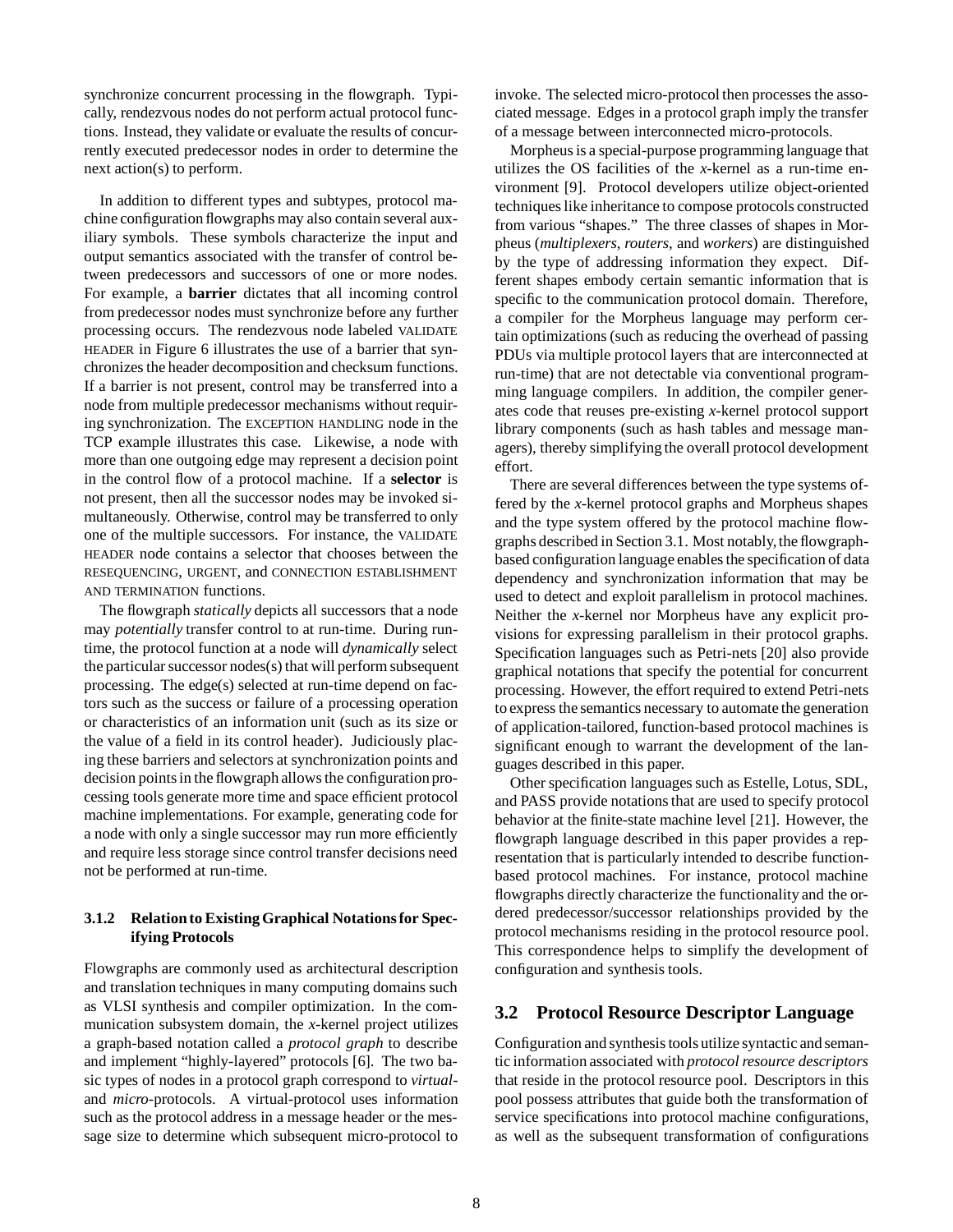```
<protocol-resource-descriptor> ::=
  <protocol-function-descriptor> |
  <anchor-function-descriptor>
  <control-function-descriptor> |
  <configuration-descriptor> |
  <instantiation-descriptor>
<protocol-function-descriptor>
   '('FUNCTION <function-name>
     { '(' MECHANISM <mechanism-name>
'(' INPUT <input-parameter-list> ')'
               '(' OUTPUT <output-parameter-list> ')'
               '(' CODE <code-for-mechanism> ')'
          [ '(' PREDECESSORS <predecessor-node-list> ')'<br>'(' SUCCESSORS <successor-node-list> ')'<br>'(' CONSTRAINTS <condition_list> ')' ]
                   SUCCESSORS <successor-node-list><br>CONSTRAINTS <condition_list>
                                      <condition_list>
         ')' }
    ')'
<instantiation-descriptor><br>'(' INSTANTIATION <insta
       '(' INSTANTIATION <instantiation-name>
           [ '(' CLASS <class-name> ')' ]
'(' CODE <code-path-name> ')'
    '
```
Figure 7: Extended-BNF Format for a Protocol Resource Descriptor

into executable instantiations. To facilitate interaction with the resource pool, the framework provides a language that describes certain attributes associated with protocol functions and the mechanisms that implement these functions.

Figure 7 illustrates a portion of the general syntax for several descriptors via an extended-Backus/Naur Format (EBNF) notation. Each resource descriptor contains a name (e.g., Flow\_Control) that uniquely identifies it in the resource pool. One or more mechanisms (e.g., Sliding Window or Rate Control) are associated with each function (the EBNF notation for "one or more instances of" are indicated by the left and right curlybrackets " $\{$ " and " $\}$ " in the figure). Each mechanism contains both mandatory and optional attributes. Mandatory attributes must be included with every mechanism description. The mandatory attributes of protocol function descriptors include the object code (*e.g.,* sliding window.o or rate control.o), as well as the input and output parameters of a mechanism. For example, the input parameters for the Sliding Window mechanism might include the segment identifier, sequence number, and credit update.

The predecessor, successor, and constraint attributes are optional (indicated by the EBNF "zero or one" left and right square-bracket notation"[" and "]" in the Figure), and may be necessary only in certain circumstances. For example, developers who populate the resource pool with protocol resource descriptors may need to specify additional semantic constraints. These constraints limit the conditions under which a particular mechanism may be used, and may also restrict the predecessor and successor relations. If no constraints or predecessor/successor restrictions apply to a function or mechanism, these optional attributes may be entirely omitted from the descriptor.

Semantic constraints provide guidance to configuration and synthesis tools that enables them to generate correct and efficient protocol machines automatically. Constraints are

```
(function "Locate_Connection"
    (mechanism "TCP_Locate_Connection"<br>
(input (Source_Port sp), (Destination_Port dp))<br>
(output (Connection_ID cid))<br>
(code "f_tcp_locate_connection.o")<br>
(predecessors "IP_Interface")))
(function "Checksum_Calculation"
    (mechanism "TCP_Checksum"
(input (PDU_Checksum cs), (PDU pdu))
         (output (Boolean cbr))
(code "f_tcp_checksum.o")))
(function "Urgent"
(mechanism "TCP_Urgent"
(input (Urgent_Flag uf), (Urgent_Pointer up))
         (output (SDU sdu))
(code "f_tcp_urgent.o")))
(function "Sequence_Check"
    (mechanism "TCP_Sequence_Check"<br>
(input (Sequence_Number sn)) (output (Boolean sbr))<br>
(code "f_tcp_seq_check.o")<br>
(predecessors "Locate_Connection"))<br>
(mechanism "Gen_Sequence_Check"
         (input (Sequence_Number sn)) (output (Boolean sbr))
(code "f_gen_seq_check.o")))
(function "Flow_Control"
(mechanism "Sliding_Window"
(input (Segment_ID sid), (Sequence_Number sn),
(Credit_Update cu))
(output (Segment_ID sid), (Lower_Edge le),
    (Actual_Credit ac))
(code "f_sliding_window.o"))
(mechanism "Rate_Control"
(input (Segment_ID sid), (Rate_Update rd),
                      (Burst_Update bd))
         (output (Segment_ID sid), (Rate r), (Burst b),
(Rate_Timer rt))
        (code "f_rate_control.o")))
```
Figure 8: Protocol Resource Descriptors in the Protocol Resource Pool

necessary since there are certain situations where a mechanism's interface does not convey enough information to adequately restrict the appropriate predecessor and successor relations. For example, the TCP Sequence Check mechanism requires the connection ID to be located before the sequence number if checked. However, since there is no direct parameter association between these two functions, additional information must be provided explicitly by the resource descriptor to enable the language configuration and synthesis processing tools to produce correct instantiations. Likewise, if a mechanism's input parameter is a composite type (such as an "information unit"), it may be impossible for tools to automatically deduce the dependencies or constraints this mechanism may have on other mechanisms.

A protocol resource descriptor may explicitly enumerate some or all of its potential predecessors and/or successors. This may be necessary to correctly generate protocol machines for standard protocols that possess tightly-coupled functionality. However, in an application-tailored model (such as that one provided by the function-based communication subsystem), excessive use of explicit enumeration may over-constrain the possible relationships between functions. Since this decreases the potential for parallelism and limits the reusability of the protocol mechanisms, developers are encouraged to minimize the constraints and dependencies placed on descriptors they insert into the resource pool.

Developers and tools may use the protocol resource descriptor language to insert, modify, access, and extract certain attributes of descriptors. For example, developers use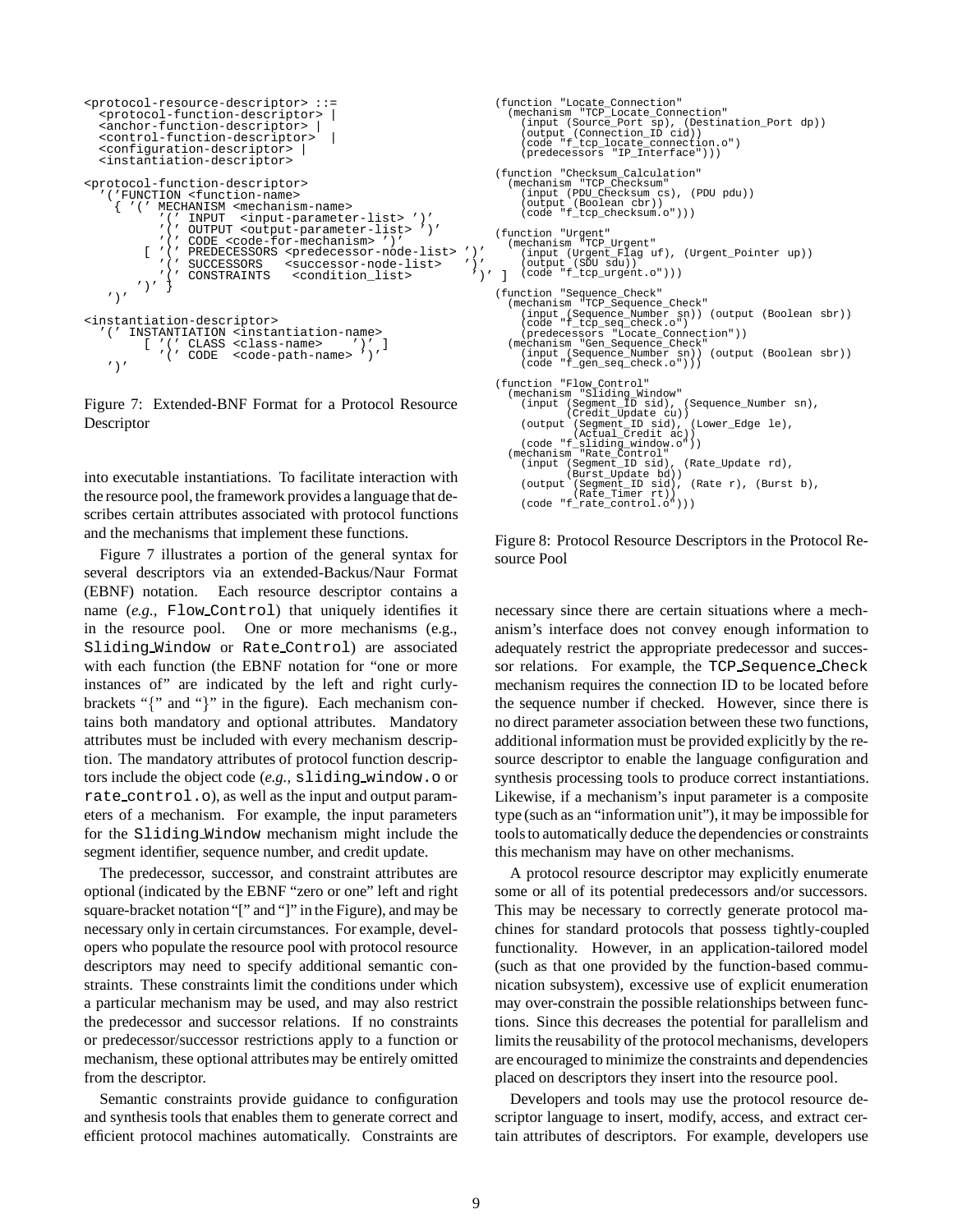```
(anchor "IP_Interface"
    (mechanism "IP_SAP")
(successors "Locate_Connection", "Checksum"))
(function "Locate_Connection"
    (mechanism "TCP_Locate_Connection")
(predecessors "IP_Interface")
(successors "Sequence_Check", "Flag_Test", "State_Test",
"Window_Check", "Ack_Check"))
(function "Sequence_Check"
    (mechanism "TCP_Sequence_Check")
(predecessors "Locate_Connection")
(successors "Path"))
(function "Checksum_Calculation"
(mechanism "TCP_Checksum")
(predecessors "IP_Interface")
    (predecessors "IP_Interface")<br>(successors "Validate_Header")
(function "Urgent"
    (mechanism "TCP_Urgent")
(predecessors "Validate_Header")
   (mechanism icr_orgent)<br>(predecessors "Validate_Header")<br>(successors "Application_Interface"))
(sink "Option_Handling"
    (mechanism "TCP_Options")
(predecessors "Validate_Header"))
(rendezvous "Validate_Header"
    (mechanism "TCP_Validate")
    (predecessors barrier ("Path", "State_Test", "Window_Check",<br>"Ack_Check", "Checksum"))<br>(successors selector ("Connection_ET", "Exception_Handler",<br>"Urgent", "Resequencing"),<br>"RTT", "Congestion_Control", "Option_Handling"))
```
Figure 9: A Portion of a Text-based Protocol Machine Configuration for TCP

the descriptor language to insert protocol functions and their constituent mechanisms and attributes into the resource pool. Subsequently, certain attributes may require modification to reflect changes to descriptors such as replacing the object code of a mechanism with a more efficient implementation. Likewise, high-level configuration tools [16] access the semantic attributes of descriptors when determining how to correctly transform a service specification into a protocol machine configuration. In addition, synthesis tools extract the object code corresponding to each platform-dependent mechanism selected to generate a protocol machine instantiation. After all the selected mechanisms are interconnected, the target platform's run-time environment maps them onto one or more processing elements.

Figure 8 presents an example list of resource descriptors that may be used to populate a protocol resource pool with certain protocol functions and their associated mechanisms and attributes. The mechanisms in the first three descriptors are associated with the TCP example from Section 3.1. The first mechanism in the Sequence Check function is also specific to the TCP example. However, the second mechanism in this function, as well as both mechanisms in the Flow Control descriptor, is intended for general use with application-tailored protocol machine configurations. The protocol resource descriptor language enables mechanism dependency information to be indicated implicitly via the input and output parameters that form each mechanism's interface. For example, the Sequence Number input parameter for the Sliding Window mechanism implementing the Flow Control protocol function implies a dependency on the Sequence Check function. Various tools in the framework construct dependency graphs that process this information during the configuration and synthesis phases [1].

Figure 9 illustrates a portion of the TCP protocol shown in Figure 6 that is described via a text-based representation of the protocol machine configuration language. A configuration described via this text-based language consists of a collection of *clauses* that each contain information (such as the successor and predecessor nodes) that is necessary to configure the protocol machine. Note how constructs from the flowgraph-based configuration language (such as barriers and selectors) map concisely onto the text-based configuration language. Moreover, the syntax of the text-based configuration language is very similar to the resource descriptor language, with the exception of platform-dependent attributes (such as the object code) which are omitted in the configuration, as well as additional control nodes and synchronization information (which may be added to the configuration by developers and/or the configuration tools). The close correspondence between a text-based configuration language and a related object-descriptor language is also reflected in other interface-description languages such as CORBA [22]. CORBA uses a syntax that closely resembles C++ to describe service interfaces for distributed applications.

## **4 Service Specification Notation**

In addition to the lower-level protocol machine configuration and resource descriptor languages, a higher-level *service specification notation* is also available. This notation provides a concise and convenient service interface that exports certain properties of the communication subsystem to applications and protocol developers. The service interface of the F-CSS system offers a wider range of services to applications than is generally available via conventional service interfaces (such as TLI [23] and sockets [24]). In particular, conventional interfaces typically offer only a limited choice of services (such as connection-oriented and connectionless services), and permit little or no capability for customizing the underlying protocol machines.

The F-CSS service interface passes specifications of qualitative and quantitative application service requirements to configuration and synthesis tools that have access to the protocol resources available at communication end-systems. Different actions may be taken depending on the type of specification provided by an application or developer. For example, an application may request a particular pre-defined *application service class*. If the existing protocol machines do not meet application requirements, however, tools may automatically generate a customized protocol machine from mechanisms residing in the protocol resource pool.

As shown in Figure 10, a service primitive consists of a fixed-length *session header* that specifies the attributes a session must support. Each data stream may be described via two additional fixed-length sets of fields known as the *stream definition*. This definition contains a *stream header* that includes the application service class, the mandatory bit, and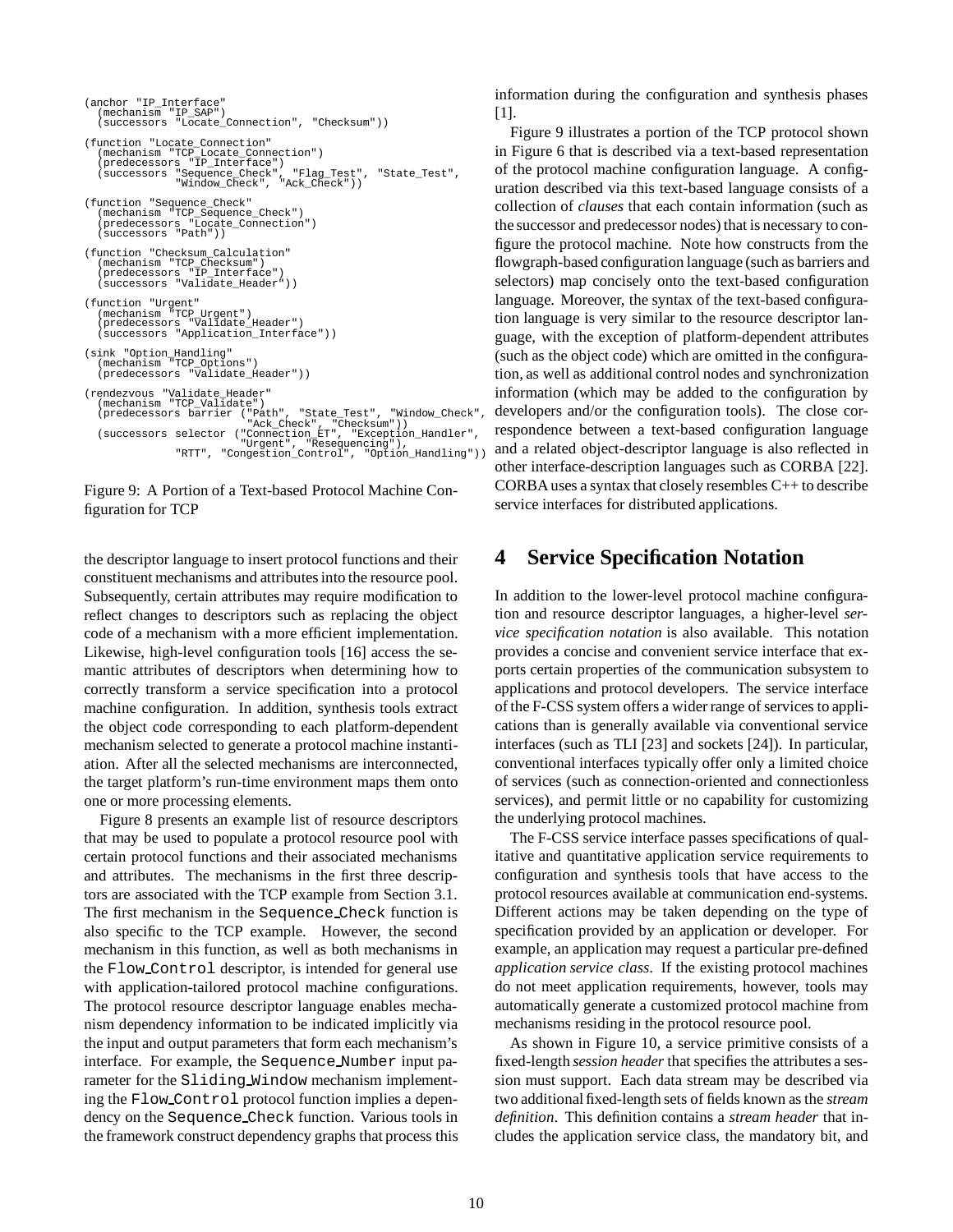| <b>TYPE</b><br>FIELD                           | <b>SESSION</b><br>ID                      | <b>NUMBER</b><br>OF STREAMS                          |  | <b>SESSION</b><br><b>ATTRIBUTES</b>           | <b>SESSION HEADER</b>                 |                   |
|------------------------------------------------|-------------------------------------------|------------------------------------------------------|--|-----------------------------------------------|---------------------------------------|-------------------|
| <b>STREAM</b><br>ID                            | <b>SERVICE</b><br><b>CLASS</b>            | <b>MANDATORY</b><br><b>BIT</b>                       |  | <b>INTER-STREAM</b><br><b>SYNCHRONIZATION</b> | <b>STREAM</b><br><b>HEADER</b>        | <b>STREAM</b>     |
|                                                | <b>OUALITATIVE</b><br><b>CRITERIA MAP</b> | <b>QUANTITATIVE CRITERIA</b><br><b>SPECIFICATION</b> |  |                                               | <b>STREAM</b><br><b>SPECIFICATION</b> | <b>DEFINITION</b> |
| <b>ADDITIONAL</b><br><b>STREAM DEFINITIONS</b> |                                           |                                                      |  |                                               |                                       |                   |

Figure 10: Structure of a Service Primitive

the inter-stream-synchronization specification fields. Likewise, it also contains a *stream specification* that indicates the list of qualitative parameters (such as ordered delivery, guaranteed group delivery, or syntax selection) and quantitative parameters (such as maximum throughput, minimum delay, or maximum error loss rate). There may be multiple data streams specified for each session.

To enable convenient specification of service primitives, many fields in the service interface may be expressed in a binary "enable/disable" manner. For example, qualitative parameters may be selected by enabling various fields in the application service primitive. At configuration time, configuration tools use a simple pattern matching algorithm to identify the particular protocol functionality requested by a service user. The details of the application service interface are described further in [1].

# **5 Tools for Generating and Executing Protocol Machines**

This section describes several classes of tools that transform high-level descriptions of qualitative and quantitative application service requirements into lower-level protocol machines that may be directly executed on a particular target platform. Figure 11 illustrates the complete set of relationships between the resources and tools involved in this transformation process. The tool components access and manipulate the descriptors in the protocol resource pool to transform platform-independent descriptions of protocol functionality into executable protocol machine instantiations that may be optimized for a specific target platform.

Three classes of tools, *configuration*, *synthesis*, and *mapping*, are involved in configuring, instantiating, and executing application-tailored protocol machines, respectively. The synthesis and mapping tools perform the platform-dependent transformations, whereas the configuration tools are intended to be platform-independent. Each class of tools consults information residing in the protocol resource pool on the local end-system. The remainder of this section outlines the functionality offered by the tools in each class and describes the types of information they utilize from the descriptors residing in the protocol resource pool. In addition to the tools

described below, various platform-specific operating system utilities (such as compilers and assemblers for conventional programming languages, as well as linkers and loaders) are also necessary to generate and execute application-tailored protocol machines.

## **5.1 Configuration Tools**

Configuration tools transform high-level application service specification requests (submitted via the service interface shown at the top of Figure 11) into protocol machine configurations that are described via the flowgraph-based or textbased protocol machine configuration languages defined in Section 3. Configuration tools perform operations involving the *selection* and *ordering* of protocol resources [16]. The selection process determines which functions and mechanisms in the protocol resource pool are necessary to fulfill a particular application service request. The ordering process determines the predecessors and successors of each function and mechanism. Selection and ordering decisions are based on semantic information associated with protocol resource descriptors (such as input and output parameters and constraints), as well as domain-specific knowledge of communication protocols possessed by configuration tools (such as the minimal set of protocol functions required to satisfy a particular class of application service requests).

### **5.2 Synthesis Tools**

Synthesis tools transform protocol machine configurations produced by the configuration tools into protocol machine instantiations. Synthesis tools perform operations involving the *composition* and *static interconnection* of protocol resources to form one or more *clusters*. A complete protocol machine instantiation consists of a set of interconnected clusters (depicted in Figure 12 (1)). Each cluster contains a set of platform-specific object-code extracted from the function descriptors in the protocol resource pool that were selected earlier by the configuration tools. The composition process uses the protocol machine configuration to guide the formation of one or more clusters. The static interconnection process determines efficient mechanisms for transferring control between functions within a cluster, as well as between interconnected clusters at run-time.4

<sup>4</sup>Clusters may also be interconnected dynamically (cf. Section 5.3).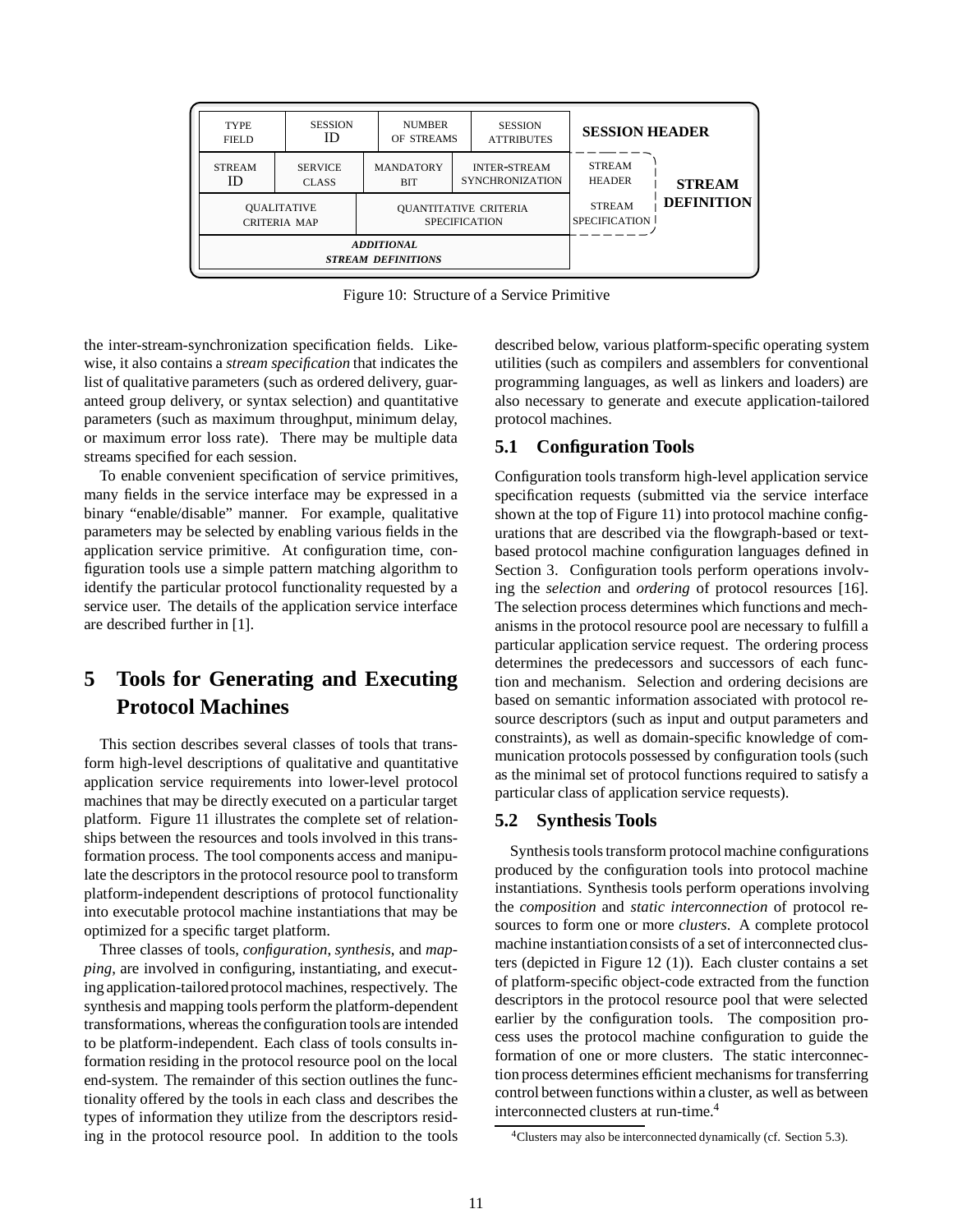

Figure 11: Resources and Tools used during Protocol Generation and Execution

Several alternative mechanisms may be used to transfer control between and within functions and clusters. For example, within a cluster, control is typically transferred between functions as a consequence of the hardware updating a program counter to reference the next executable protocol function or instruction. Mechanisms for transferring control between clusters, in contrast, depend on the underlying process architecture, operating system, and hardware platform. For instance, interprocess communication (IPC) mechanisms may be necessary to transfer control between functions in different clusters that are executing on separate processing elements in a non-shared memory platform. Conversely, if several clusters are executing concurrently on separate threads in a shared address space, control may be transferred between functions by simply traversing a pointer link to the next cluster. Depending on the underlying process architecture, synchronization primitives may be necessary to protect resources shared between concurrently executing threads of control. Pointer links between clusters may be established either *statically* (by the synthesis tools during protocol machine instantiation) or *dynamically* (by the mapping tools at run-time, as described in Section 5.3 below).

Protocol functions constitute the primary units of execution in a protocol machine, whereas clusters (which may contain one or more protocol functions) are the primary units of mapping and interconnection onto a particular target plat-

form. There are several motivations for clustering certain protocol functions together in a protocol machine instantiation. In general, clusters decouple the *processing* of protocol functions from the *interconnections* that link the functions together. This decoupling facilitates *reuse*, *automation*, and *flexibility*. For example, fine-grain reuse of protocol functions is encouraged by developing the functions independently from how, when, or in what order they are eventually composed. Likewise, the mapping tools described below may be used to determine and perform the appropriate type of interconnections between clusters without requiring explicit intervention from developers or applications. In addition, flexibility is enhanced by deferring certain interconnection decisions until late in the protocol design process, potentially during installation or run-time.

By deferring these configuration-related decisions, communication subsystem may select more efficient mechanisms for interconnecting functions and clusters. Selecting an efficient interconnection mechanism depends both on *static* factors (such as bus bandwidth or whether the underlying target platform hardware architecture supports IPC via message passing and/or shared memory), as well as *dynamic* factors (such as the current system load on a particular processing element).

Determining the policies and mechanisms for clustering protocol resources is a research challenge. Potential crite-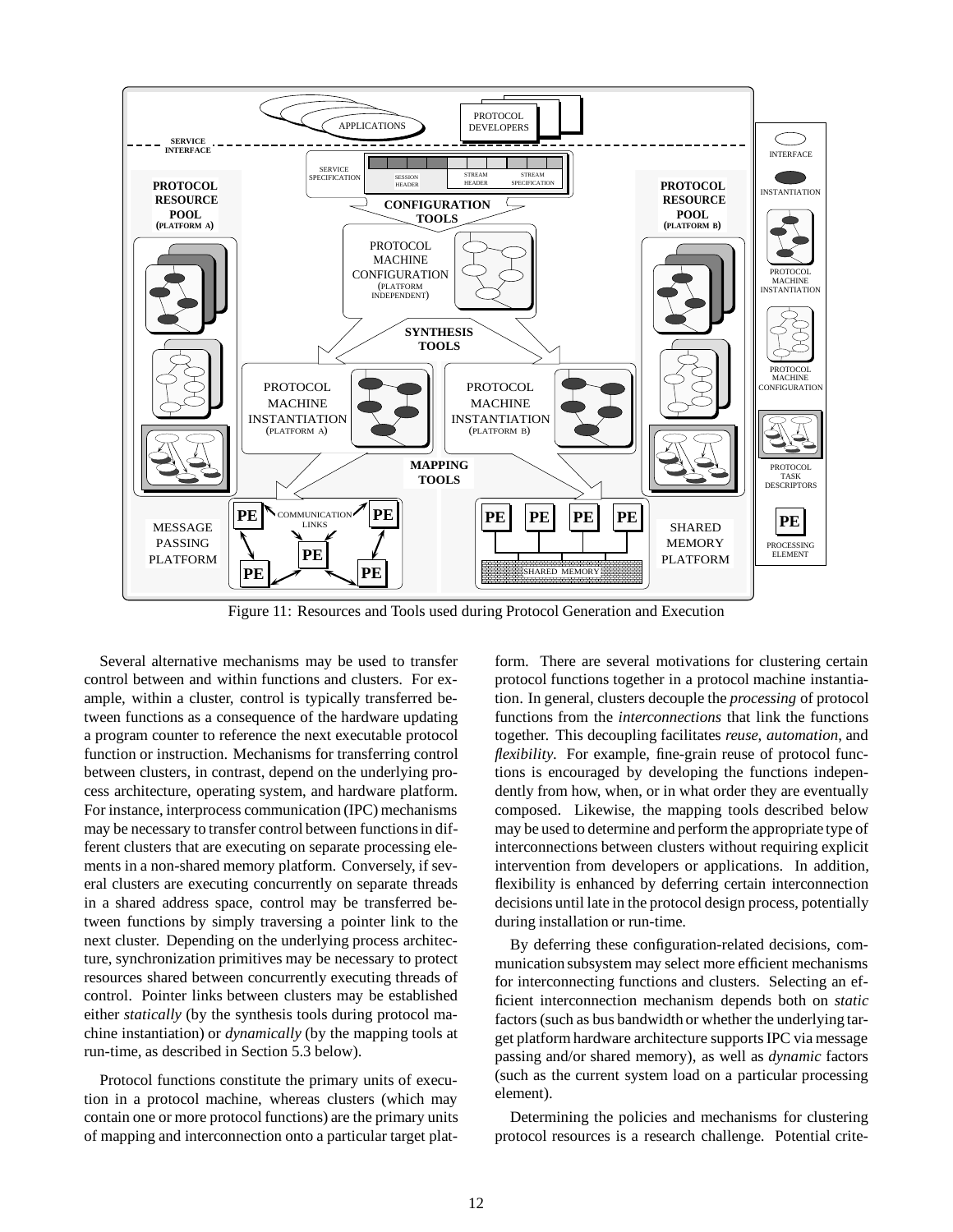

Figure 12: Clustering and Mapping Protocol Resources onto Multi-Processing Platforms

ria for partitioning protocol machines into clusters include (1) grouping resources to facilitate stage balancing within a multi-processor function "pipeline," (2) localizing functions that reference common data in order to minimize memory contention, exploit processor cache affinity, and/or reduce paging, (3) coalescing certain functions together to conveniently add or remove clusters from protocol machines at run-time, and (4) enabling more thorough static analysis of concurrent activity between and within clusters [25]. Future work will utilize the synthesis and mapping tool mechanisms to determine which cluster partition policies are suitable under which circumstances.

#### **5.3 Mapping Tools**

Mapping tools transfer the clusters that comprise a protocol machine instantiation into the run-time system of a particular target platform. The primary operations performed by mapping tools involve *local system resource allocation*, *dynamic interconnection*, and *cluster placement*. For instance, when

an application activates one or more protocol machines, the mapping tools load the object-code associated with the clusters of the selected protocol machine instantiation(s) into the target platform's run-time system. This task involves allocating resources (such as memory and processing elements) and performing any necessary dynamic interconnections between clusters in the protocol machine instantiation.

Permitting the dynamic interconnection of clusters enables the reconfiguration of certain mechanisms in a pre-defined protocol machine instantiation. The capability to reconfigure protocol machines at run-time enables the communication subsystem to dynamically adapt to changes in network and application characteristics. For example, adaptive protocol error handling mechanisms may achieve a lower average transmission delay compared with non-adaptive approaches [26].

Mapping tools are also responsible for placing clusters onto the processing elements (PEs) available on the hardware platform. Determining the placement of clusters onto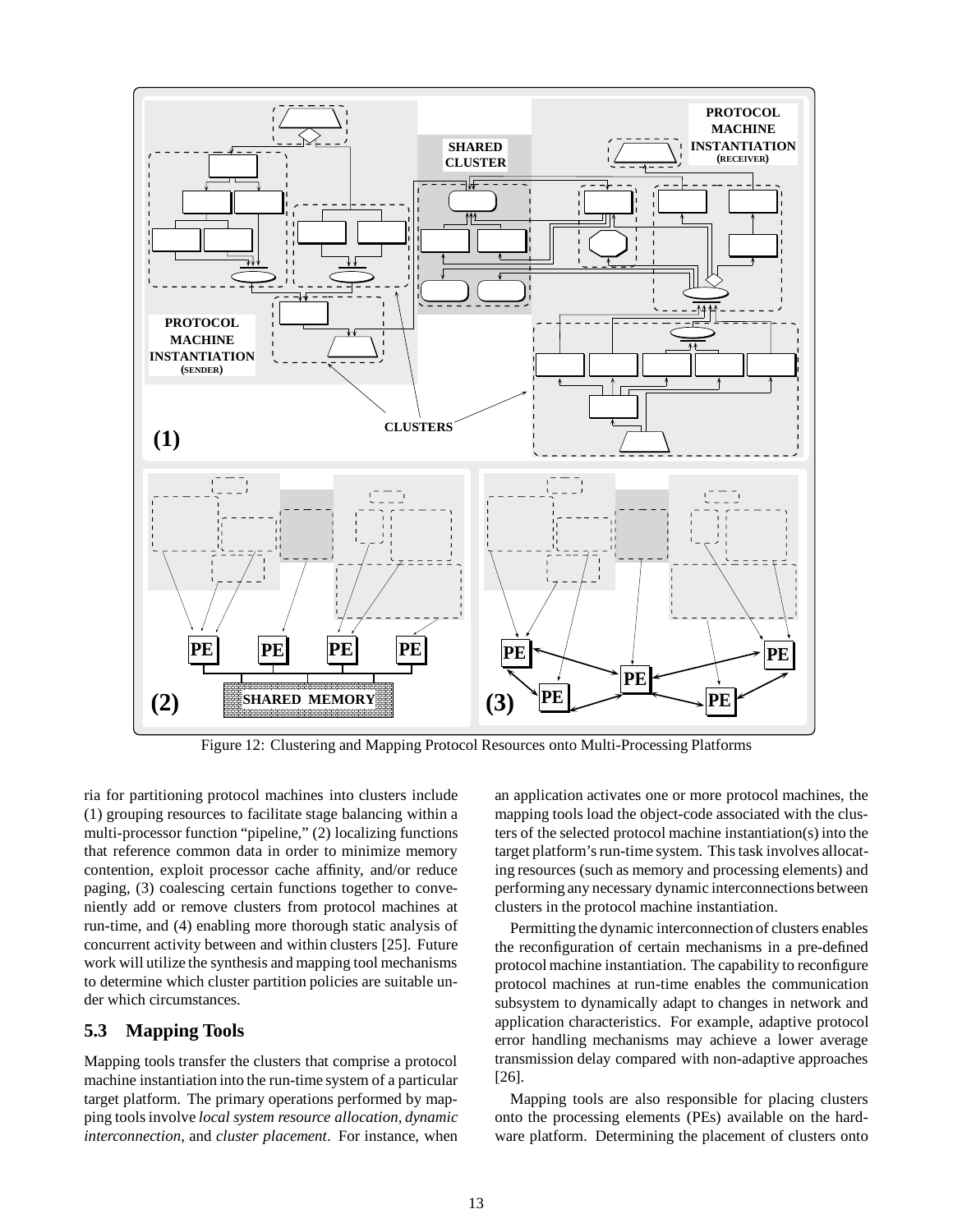PEs is crucial for achieving high levels of application and transport system performance. In order to determine a suitable mapping onto the PEs, the synthesis and mapping tools must cooperate to determine which clusters to associate with which PEs. In general, the synthesis tools described in Section 5.2 identify protocol function clusters and the mapping tools subsequently decide where to place these clusters within the underlying PE topology. The cluster placement process may be modeled via a graph description of the end-system's PE topology. This "placement graph" is labeled with the current load statistics (calculated as the quotient of the PE processing time versus the sum of idle and processing time) at the *nodes* (*i.e.,* PEs), and the current communication behavior of inter-processor connections at the *edges*(*i.e.,* communication links between PEs).

Clusters must be mapped onto the placement graph without exceeding limits on PE-load or memory resources. Therefore, the mapping tools must account for the anticipated PE utilization and the related communication and synchronization behavior. In addition, the mapping tools require detailed knowledge of certain static and dynamic hardware features (such as the number of available PEs, the mechanisms used to interconnect and communicate between the PEs, and maximum and current load capacity of the PEs). After the mapping operations are performed, the target platform's operating system is responsible for managing the scheduling and context switching of the protocol machine clusters during run-time.

Although the target platforms supported by this framework differ in terms of operating system and hardware aspects (such as the number of available PEs, the interprocess communication and memory architecture, and the network interface devices), many of the same resources, languages, tools, and underlying architectural principles may be applied on the different platforms. Using the graphical notation defined in the Section 3.1.1, Figure 12 illustrates the mapping of an identical set of clusters (Figure 12 (1)) onto a shared memory multi-processor platform (Figure 12 (2)), as well as onto a message-passing multi-processor system (Figure 12 (3)). We are currently experimenting with protocol implementations to characterize the advantages and disadvantages of each platform.

## **6 Concluding Remarks**

The framework described in this paper provides a set of resources, languages, and tools that support the automated generation of protocol machines composed of reusable, functionbased protocol mechanisms. Due to the emphasis on flexibility, extensibility, and reusability, this framework is particularly well-suited to support the increasing diversity of services required by multimedia applications. In particular, it is possible to reduce protocol development effort and facilitate rapid prototyping and experimentation with communication subsystems on a variety of hardware and operating system platforms. Moreover, performance measurements indicate that the function-based communication model is a promising architecture for developing high-performance communication subsystems. The technique of using flowgraphs as a language for specifying function-based protocol machines is described in this paper using notions and definitions from the function-based communication model presented in [1]. In addition, the same approach is also applicable to the system described in [7].

### **References**

- [1] M. Zitterbart, B. Stiller, and A. Tantawy, "A Model for High-Performance Communication Subsystems," *IEEE Journal on Selected Areas in Communication*, vol. 11, pp. 507–519, May 1993.
- [2] OSI Standard, *OSI Transport Protocol Specification*, 1986.
- [3] J. Postel, "Transmission Control Protocol," *Network Information Center RFC 793*, pp. 1–85, Sept. 1981.
- [4] J. Sterbenz and G. Parulkar, "AXON: Application-Oriented Lightweight Transport Protocol Design," in *International Conference on Computers and Communications*, (New Delhi, India), Nov. 1990.
- [5] Z. Haas, "A Protocol Structure for High-Speed Communication Over Broadband ISDN," *IEEE Network Magazine*, pp. 64–70, January 1991.
- [6] S. W. O'Malley and L. L. Peterson, "A Dynamic Network Architecture," *ACM Transactions on Computer Systems*, vol. 10, pp. 110–143, May 1992.
- [7] D. C. Schmidt, D. F. Box, and T. Suda, "ADAPTIVE: A Dynamically Assembled Protocol Transformation, Integration, and eValuation Environment," *Journalof Concurrency: Practice and Experience*, vol. 5, pp. 269–286, June 1993.
- [8] T. F. L. Porta and M. Schwartz, "Design, Verification, and Analysis of a High Speed Protocol Parallel Implementation Architecture," in *Proceedings of the First IEEE Workshop on the Architecture and Implementation of High Performance Communication Subsystems*, Feb. 1992.
- [9] M. B. Abbott and L. L. Peterson, "A Language-Based Approach to Protocol Implementation," in *Proceedings of the Symposium on Communications Architectures and Protocols (SIGCOMM)*, (Baltimore Maryland), ACM, 1992.
- [10] D. F. Box, D. C. Schmidt, and T. Suda, "ADAPTIVE: An Object-Oriented Framework for Flexible and Adaptive Communication Protocols," in *Proceedings of the 4*th *IFIP Conference on High Performance Networking*, (Liege, Belgium), pp. 367–382, IFIP, 1993.
- [11] J. Crowcroft, I. Wakeman, Z. Wang, and D. Sirovica, "Is Layering Harmful?," *IEEE Network Magazine*, January 1992.
- [12] D. D. Clark and D. L. Tennenhouse, "Architectural Considerations for a New Generation of Protocols," in *Proceedings of the Symposium on Communications Architectures and Protocols (SIGCOMM)*, (Philadelphia, PA), pp. 200–208, ACM, Sept. 1990.
- [13] M. Zitterbart, "High-Speed Transport Components," *IEEE Network Magazine*, pp. 54–63, January 1991.
- [14] D. L. Tennenhouse, "Layered Multiplexing Considered Harmful," in *Proceedings of the* 1st *International Workshop on High-Speed Networks*, May 1989.
- [15] J. Mogul and S. Deering, "Path MTU Discovery," *Network Information Center RFC 1191*, pp. 1–19, Apr. 1990.
- [16] B. Stiller, "PROCOM: A Manager for an Efficient Transport System," in *Proceedings of the First IEEE Workshop on the Architecture and Implementation of High Performance Communication Subsystems*, Feb. 1992.
- [17] A. N. Tantawy and M. Zitterbart, "Multiprocessing in High Performance IP Routers," in *3rd International IFIP WG 6.1/6.4 Workshop on Protocols for High-Speed Networks*, (Stockholm), IFIP, May 1992.